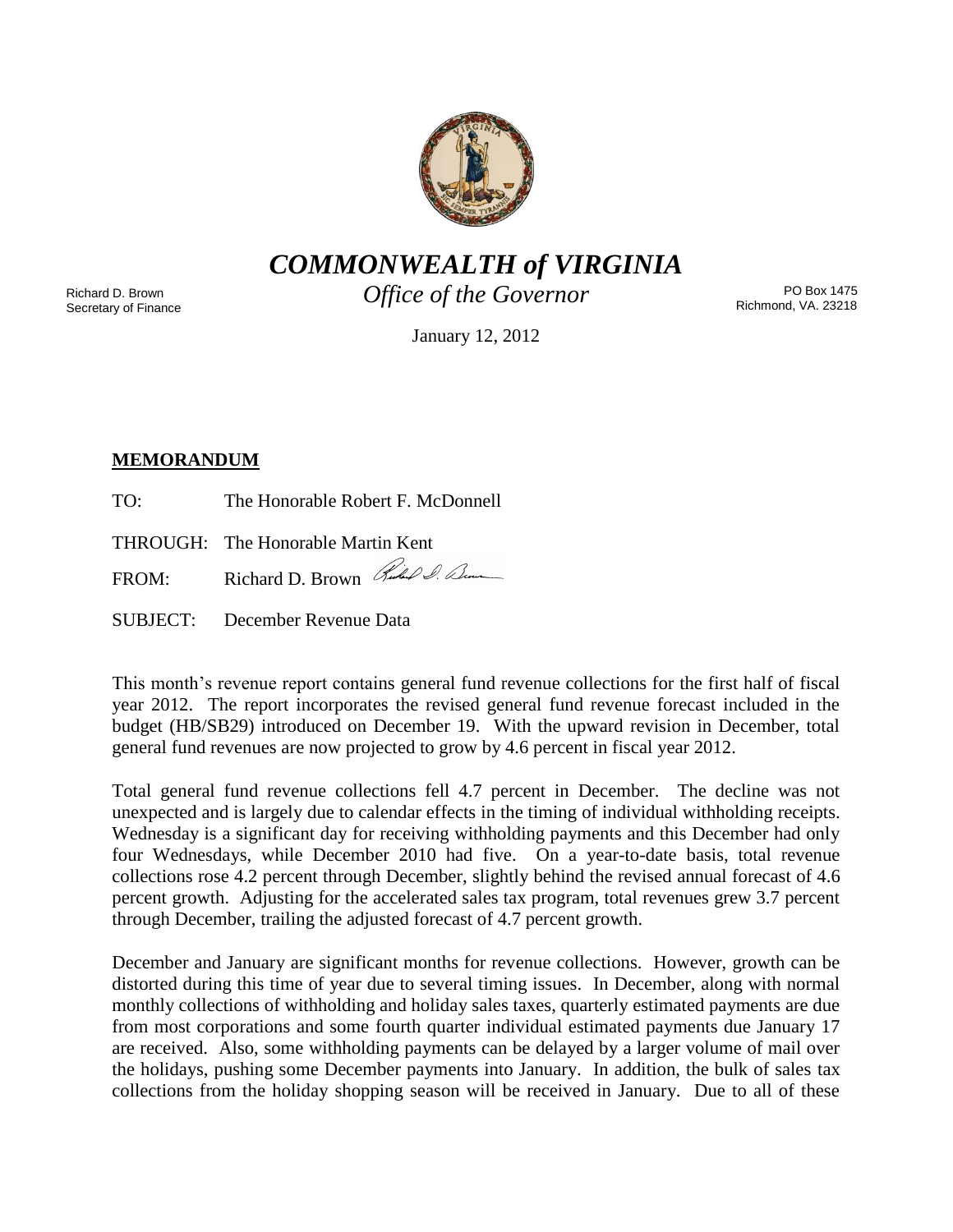January 12, 2012 Page 2 of 5

factors, the months of December and January must be analyzed together to form a complete and accurate assessment of revenue growth.

### **National Economic Indicators**

Most national indicators suggest the economy is poised for slow growth in 2012. Modest improvement in the labor market and a recent uptick in consumer confidence reinforce evidence of a sustained, if weak, recovery. Uncertainty about domestic policy decisions and continued weakness in the Eurozone remain significant threats to growth.

- According to the final estimate, real GDP grew at an annualized rate of 1.8 percent in the third quarter of 2011, up from growth of 1.3 percent in the second quarter and 0.4 percent in the first quarter. The economy has expanded for nine consecutive quarters, and growth appears to have picked up in the fourth quarter.
- The labor market continues to show signs of improvement. Payroll employment grew by 200,000 jobs in December. For calendar year 2011, job gains averaged 137,000 per month, compared with 78,000 per month in 2010. In a separate report, the unemployment rate fell from 8.7 to 8.5 percent in December, its lowest rate since February 2009.
- Initial claims for unemployment fell by 15,000 to 372,000 during the week ending December 31, while the four-week moving average fell from 376,500 to 373,250. The four-week moving average of initial claims has been declining since late October, suggesting sustained improvement in the labor market.
- The Conference Board's index of leading indicators rose 0.5 percent in November, its seventh consecutive monthly increase. Seven of the ten components of the index rose in November, with an increase in the interest rate spread driving the gain. The rise in the index is consistent with a continuing recovery.
- The Conference Board's index of consumer confidence jumped in December, rising from 55.2 to 64.5, its highest level since April. Both the expectations and present situation components rose in December, with the expectations component leading the gain. The gain in the index suggests that consumer spending will continue to improve.
- The manufacturing sector continued to expand in December as the Institute of Supply Management index rose from 52.7 to 53.9, its highest level since June. Activity suggests that economic growth will continue.
- Following a dip of 0.1 in October, the CPI was unchanged in November from the previous month and stands 3.4 percent above November of last year. Core inflation (excluding food and energy prices) rose 0.2 percent in November, and has increased 2.2 percent from November 2010.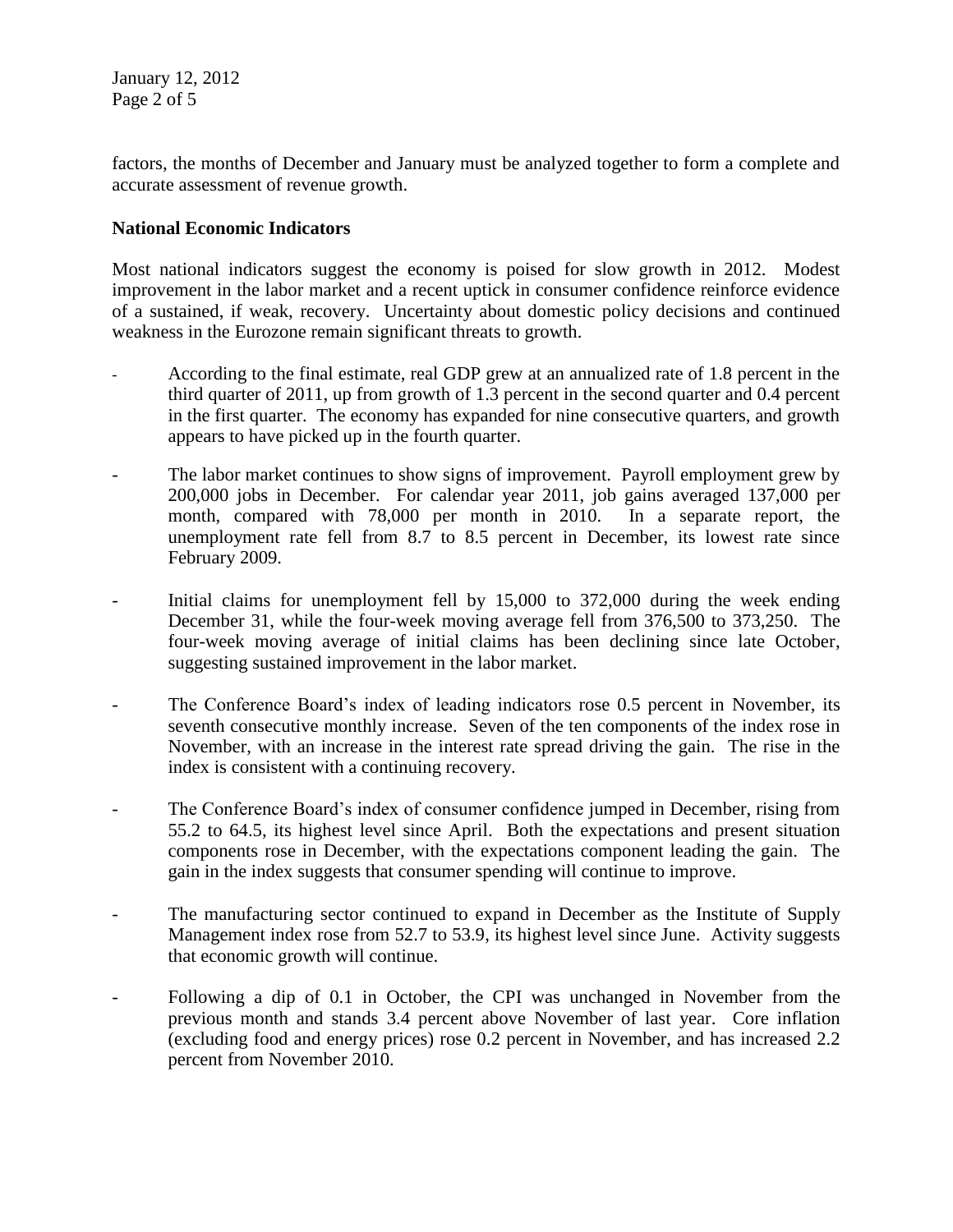The Federal Reserve announced at its December meeting that it will keep the federal funds rate target unchanged at 0.0 to 0.25 percent.

## **Virginia Economy**

In Virginia, job growth has improved slightly over the last few months, although the pace remains modest. Payroll employment rose 0.5 percent in November from November of last year. Employment grew 1.0 percent in Northern Virginia, but fell 0.5 percent in Hampton Roads, and 1.0 percent in Richmond-Petersburg. The unemployment rate in the Commonwealth fell 0.3 percent to 5.7 percent in November, and is 0.8 percent below November 2010.

The Virginia Leading Index rose 0.5 percent in November, after remaining unchanged in October. The U.S. leading index, auto registrations, future employment, and initial claims for unemployment contributed positively to the index, while building permits declined. The Leading Index rose in November for nine of the eleven major metro areas. The index was little changed in Bristol, with only Lynchburg declining.

#### **December Revenue Collections**

Total general fund revenue collections fell 4.7 percent in December. The decline is largely due to calendar effects in the timing of individual withholding receipts. On a year-to-date basis, total revenue collections rose 4.2 percent through December, slightly behind the revised annual forecast of 4.6 percent growth. Adjusting for the accelerated sales tax program, total revenues grew 3.7 percent through December, trailing the adjusted forecast of 4.7 percent growth.

*Net Individual Income Tax (67% of general fund revenues)*: Through the first six months of the fiscal year, collections of net individual income tax rose 5.3 percent from the same period last year, slightly behind the annual estimate of 5.9 percent growth. Performance in each component of individual income tax is as follows:

*Individual Income Tax Withholding (64% of general fund revenues)*: Collections of payroll withholding taxes fell 6.7 percent in December. As mentioned earlier, the decline was due to December having only four Wednesdays while December 2010 had five. Year-to-date, withholding collections grew 3.0 percent compared with the same period last year, lagging the projected annual growth rate of 3.8 percent.

*Individual Income Tax Nonwithholding (16% of general fund revenues)*: Collections in this source rose 11.0 percent in December. Year-to-date, collections through the first half of the fiscal year rose 14.7 percent over the same period last year, well ahead of the annual estimate of 12.6 percent growth.

December and January are significant months for collections in this source, and results can be distorted by the timing of payments. Taxpayers have until January 17 to submit their fourth estimated payment for tax year 2011. A clearer assessment of growth will occur at the end of January, when all quarterly payments have been received.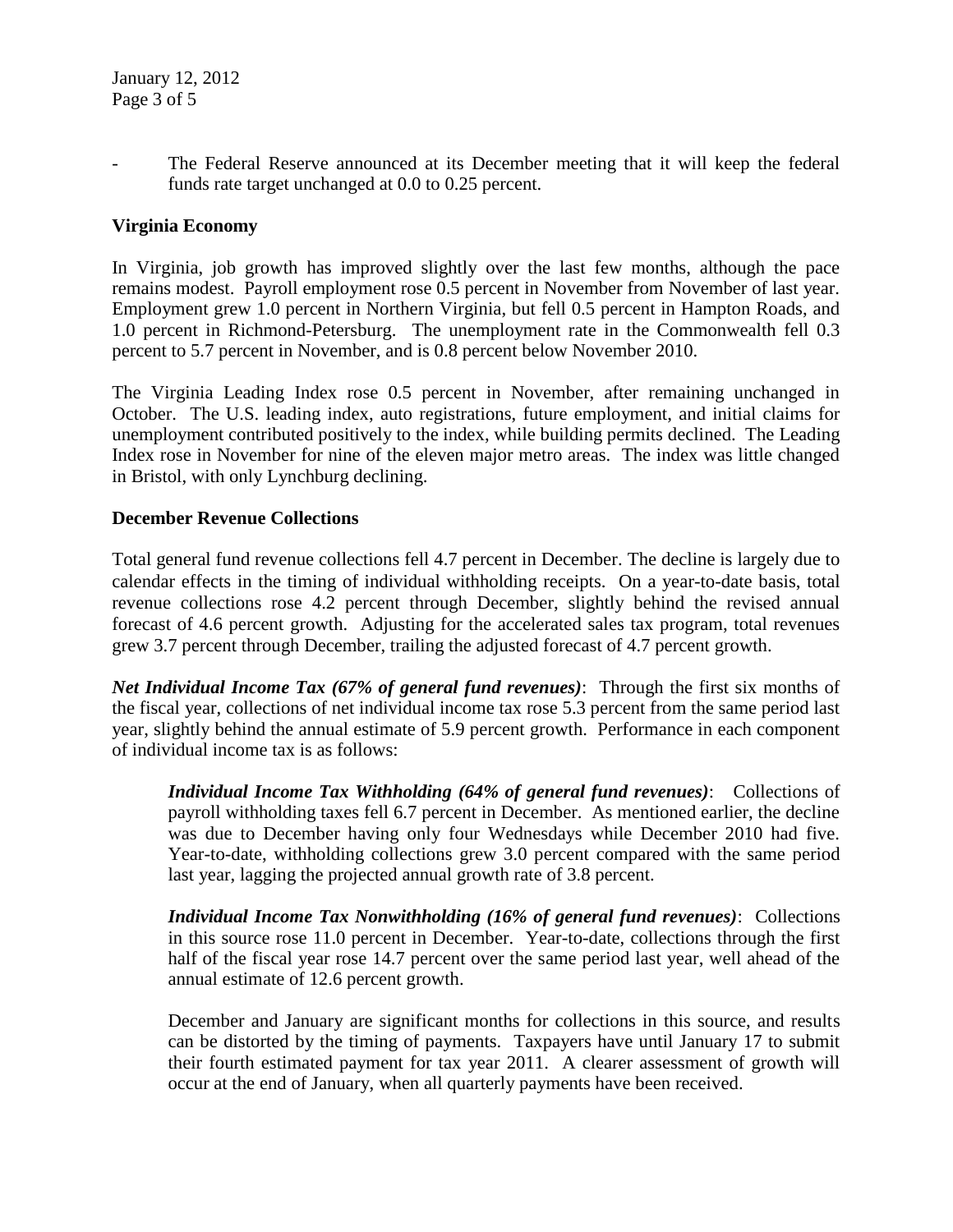*Individual Income Tax Refunds*: In December, TAX issued \$36.6 million in refunds compared with \$47.1 million last year. Year-to-date, refunds have fallen 16.3 percent, compared with the revised annual estimate of a 3.0 percent increase.

*Sales Tax (19% of general fund revenues)*: Collections of sales and use taxes, reflecting November sales, rose 3.9 percent in December. On a year-to-date basis, collections have risen 5.1 percent, compared with the annual estimate of 1.8 percent growth. The strong year-to-date growth is due to the partial repeal of the accelerated sales tax program, which ended the participation of numerous small dealers. Adjusting for this legislation, sales tax collections have grown by 2.6 percent year-to-date, close to the economic-base forecast of 2.5 percent.

*Corporate Income Tax (5% of general fund revenues)*: December is a significant month for collections in this source as quarterly estimated payments are due from most corporations. Collections of corporate income tax fell 7.8 percent in December. Year-to-date collections have fallen 3.7 percent, lagging the annual estimate of a 0.7 percent increase.

*Wills, Suits, Deeds, Contracts (2% of general fund revenues)*: Collections of wills, suits, deeds, and contracts – mainly recordation tax collections – rose 8.9 percent in December. On a year-todate basis, collections are up 3.5 percent, lagging the annual forecast of 10.8 percent growth.

*Insurance Premiums (2% of general fund revenues)*: Collections of taxes on insurance premiums were \$56.4 million in December, compared with \$80.5 million in December of last year. Chapter 896 of the 2007 Acts of the Assembly required that \$137.3 million of collections in this source be transferred to the Transportation Trust Fund in fiscal year 2012 before making any deposits to the general fund. The required transfer was completed during December. The gross estimated payments were down 9 percent for the month, lagging the annual forecast of a 2 percent increase.

#### **Other Revenue Sources**

The following list provides data on December collections for other revenue sources:

|                                  | <b>Year-to-Date</b> | <b>Annual</b><br><b>Estimate</b> |
|----------------------------------|---------------------|----------------------------------|
| Interest Income (1% GF revenues) | $-1.9\%$            | 1.1%                             |
| ABC Taxes (1% GF revenues)       | 5.0%                | 1.0%                             |

*All Other Revenue (3% of general fund revenues)*: Receipts in All Other Revenue fell 17.0 percent in December – \$24.2 million compared with \$29.1 million last December. For the fiscal year, collections of All Other Revenue fell 2.5 percent, trailing the annual estimate of a 0.3 percent decline.